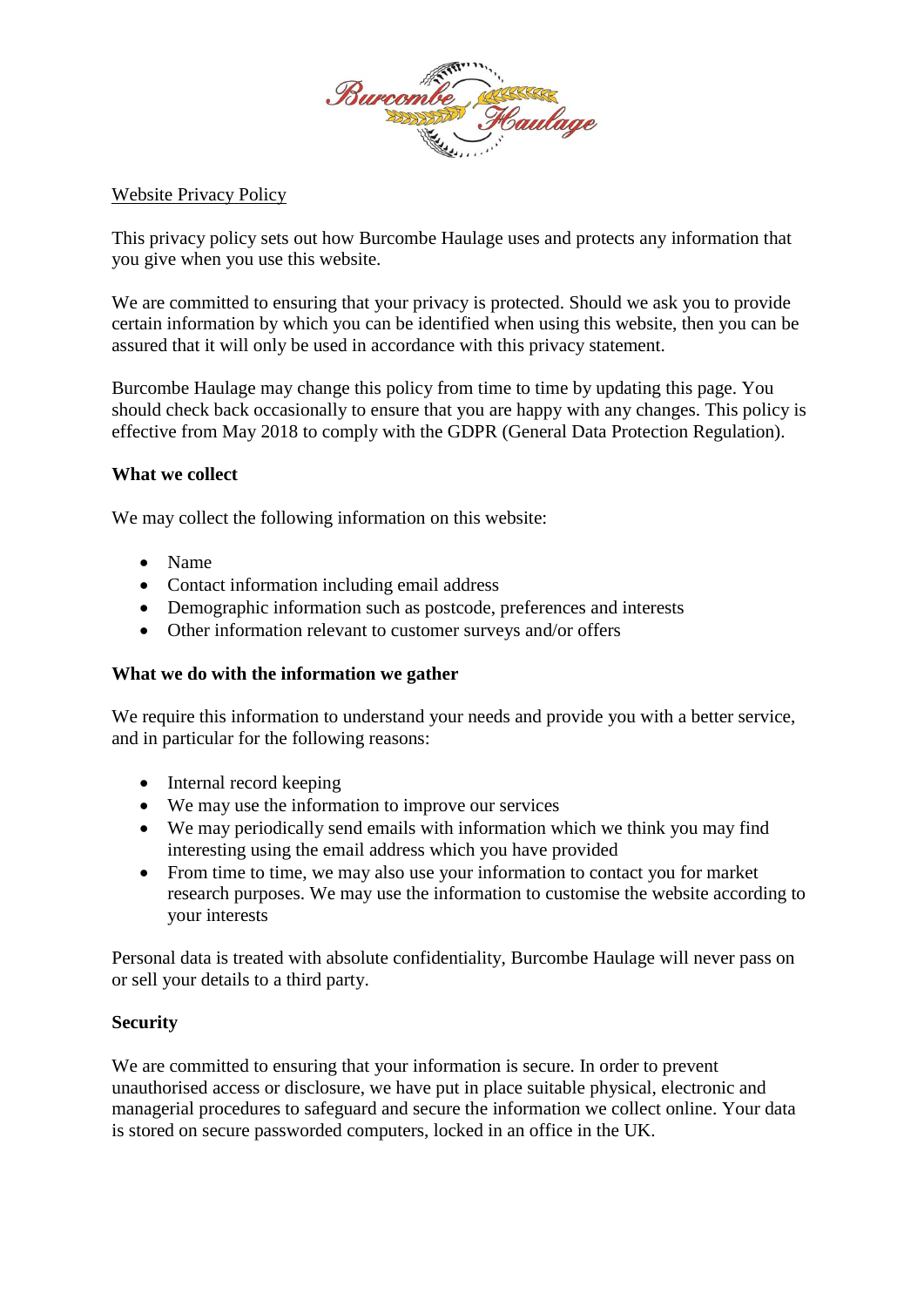

# **How long do we keep your personal data for?**

GDPR requires us to retain data for no longer than reasonably necessary. The information we take from you through this website will be kept for a maximum of 6 months.

## **How we use cookies**

A cookie is a small file which asks permission to be placed on your computer's hard drive. Once you agree, the file is added and the cookie helps analyse web traffic or lets you know when you visit a particular site. Cookies allow web applications to respond to you as an individual. The web application can tailor its operations to your needs, likes and dislikes by gathering and remembering information about your preferences.

We use traffic log cookies to identify which pages are being used. This helps us analyse data about web page traffic and improve our website in order to tailor it to customer needs. We only use this information for statistical analysis purposes and then the data is removed from the system.

Overall, cookies help us provide you with a better website, by enabling us to monitor which pages you find useful and which you do not. A cookie in no way gives us access to your computer or any information about you, other than the data you choose to share with us.

You can choose to accept or decline cookies. Most web browsers automatically accept cookies, but you can usually modify your browser setting to decline cookies if you prefer. This may prevent you from taking full advantage of the website.

## **Links to other websites**

Our website contains links to other websites of interest. However, once you have used these links to leave our site, you should note that we no longer have control or take responsibility for the content of external websites. In addition, the protection and privacy of any information you provide while visiting such sites are not governed by this privacy statement. You should exercise caution and look at the privacy statement applicable to the website in question.

## **Controlling your personal information**

You may choose to restrict the collection or use of your personal information in the following way:

• Whenever you are asked to fill in a form on the website, please specify that you do not want the information to be used by anybody for direct marketing purposes. Alternatively, please email enquiries@burcombehaulage.co.uk